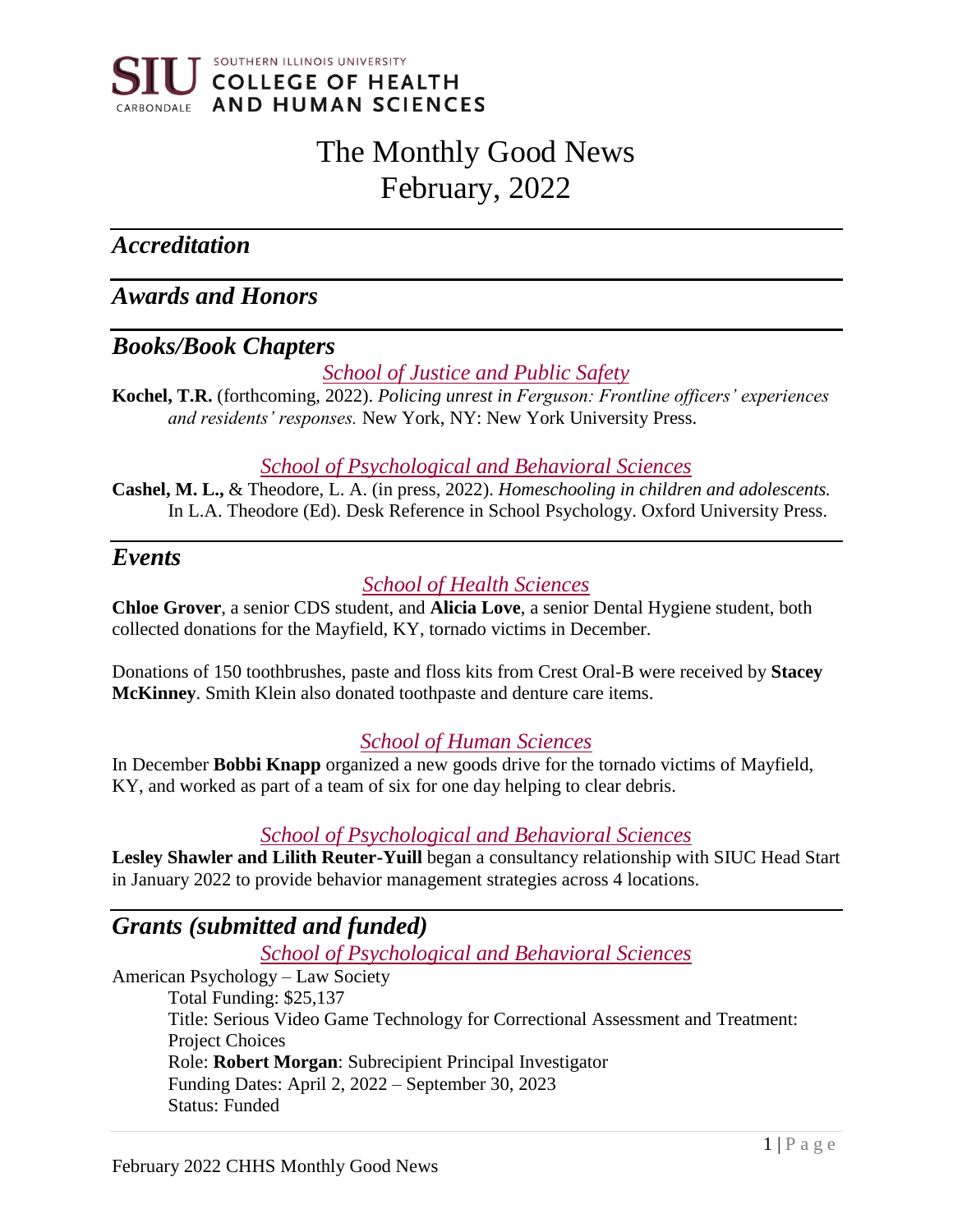

Bureau of Justice Assistance (BJA); Stop School Violence Program Total Funding: \$539, 938 Title: School Bus Safety and Bullying Prevention in Southern Illinois Role: Principal Investigator: **M. L. Cashel** & Co-Investigator: **Daryl Kroner** Funding Dates: 3 years Status: Funded

Psi Chi 2021-2022 Fall Graduate Research Grant Total Funding: \$1,500 Title: Influences of Temperament, Parents, and Peers on Prosocial and Aggressive Behaviors in Middle Childhood: A Behavioral Genetic Analysis Role: **Riley Marshall**: PI; **Lisabeth DiLalla**: Advisor Funding Dates: 12/7/21-6/30/22 Status: Funded

Society for Experimental Analysis of Behavior (SEAB) Educational and Advancement Activities Grant

Total Funding: \$5,000 Title: ABA Beyond ASD: Preparing Students to Apply Behavioral Solutions to Socially Significant Problems in the 21st Century Role: Co-PIs: **Shawler, L.A., Williams-Awodeha, N., & Baires, N.** Funding Dates: 1 year Status: Submitted

# *Patents*

# *Presentations (presented)*

## *School of Aviation*

**Miller, I. A.** (2021, December 15). *Performance Psychology and Human Performance in Collegiate Flight Training Programs.* Best Practices Panelist at the Aviation Mental Health Summit, Chicago, IL.

## *School of Justice and Public Safety*

**Echols, Paul** spoke at Cobden High School (twice; January 11 and 12) and Joppa High School (January 13) discussing criminal investigation and college planning with students.

## *School of Psychological and Behavioral Sciences*

**Shawler, L.A. & Reuter-Yuill, L.** (2022). *Supporting Children and Families Through Interprofessional Education, Research, and Practice.* Invited presentation at SIU Medicine Physician Assistant Program.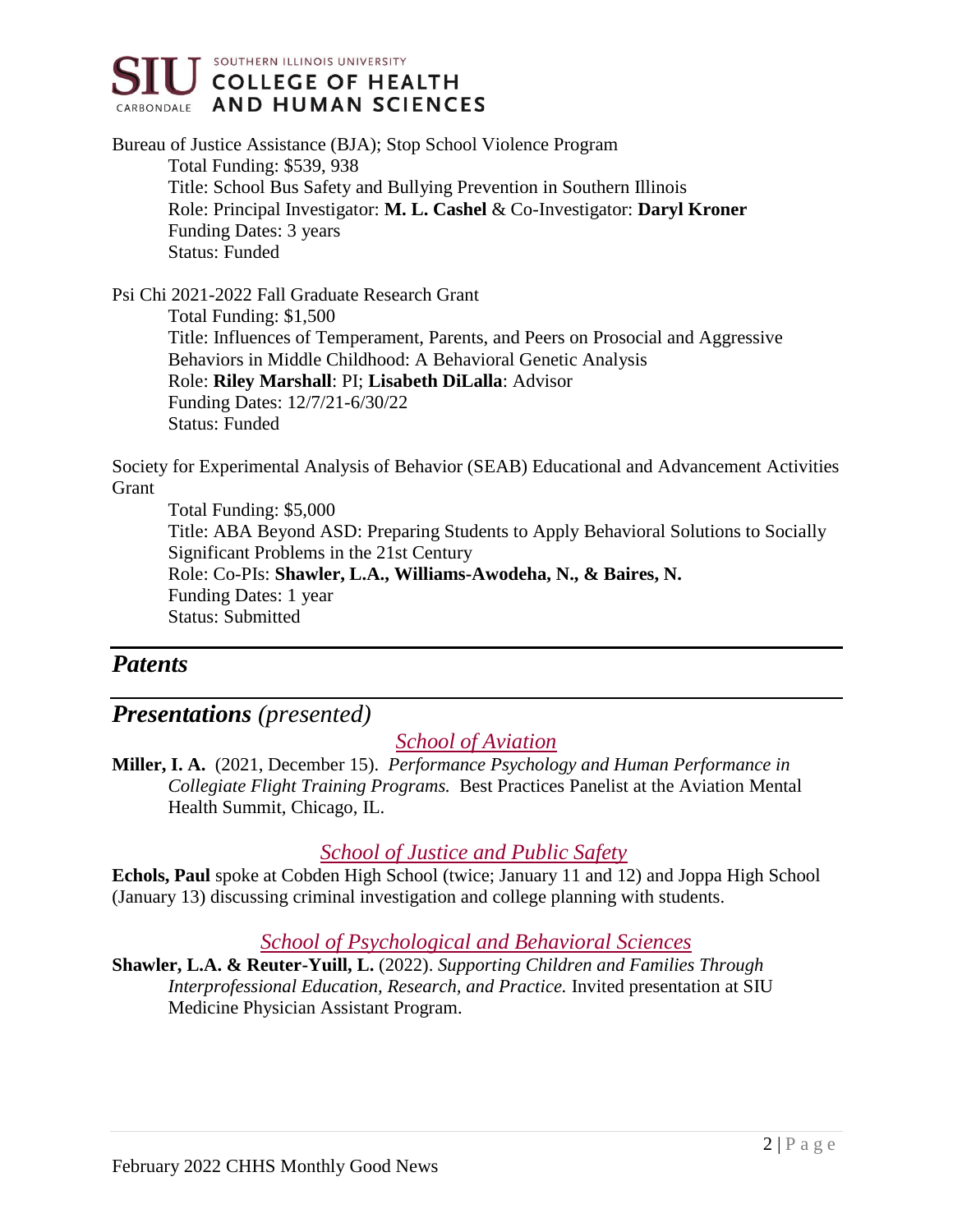

# *Press Releases*

## *School of Justice and Public Safety*

**Mullins, C.** (2022, Jan. 6) quoted in WPSD, "Ahead of Jan. 6 capitol riot anniversary, SIU professor weighs in on political violence in the U.S." [https://www.wpsdlocal6.com/news/ahead](https://www.wpsdlocal6.com/news/ahead-of-jan-6-capitol-riot-anniversary-siu-professor-weighs-in-on-political-violence-in/article_39593968-6eab-11ec-8d62-9fd143cb7f92.html)[of-jan-6-capitol-riot-anniversary-siu-professor-weighs-in-on-political-violence](https://www.wpsdlocal6.com/news/ahead-of-jan-6-capitol-riot-anniversary-siu-professor-weighs-in-on-political-violence-in/article_39593968-6eab-11ec-8d62-9fd143cb7f92.html)[in/article\\_39593968-6eab-11ec-8d62-9fd143cb7f92.html](https://www.wpsdlocal6.com/news/ahead-of-jan-6-capitol-riot-anniversary-siu-professor-weighs-in-on-political-violence-in/article_39593968-6eab-11ec-8d62-9fd143cb7f92.html)

# *Publications (in-press and accepted) School of Health Sciences*

- **Cataldo, J. & Shaw, T.** (2021). Assessing student competencies with portfolios: a preliminary study. *Journal of Health Administration Education, 38*(3), 681-694.
- **Cataldo, J.** (2022). Defining a supportive context for IPC in primary care: a mixed methods study. *Health, Interprofessional Practice & Education, 4*(3), eP2184.
- **Collins, S., Dierkes, M., Nash, J., Penrod, D., Shaw, T.** (2022). Community College Students' Perspectives on Online Learning During COVID-19 and Factors Related to Success. *Teaching and Learning in Nursing Education.*

# *School of Justice and Public Safety*

- **Cho, S.** & Braaten, C. (forthcoming). The role of age-specific trauma history and depression of caregivers in the intergenerational transmission of child abuse victimization: Linear and quadratic latent growth curve models. *Children and Youth Services Review.*
- **Cho, S.** & Harper, S. B. (forthcoming). The systemic model of social disorganization and homicide and suicide trajectories in South Korean community areas: Testing the stream analogy of lethal violence. *International Criminal Justice Review.*
- **Cho, S.,** Harper, S. B., & Kim, Y. (2022). Identifying revictimization trajectories among adolescent girls using latent class growth analysis: An examination of state dependence and population heterogeneity, *Children and Youth Service Review.* https://doi.org/10.1016/j.childyouth.2021.106269
- Huebner, B.M., Giuffre, A., **Pleggenkuhle, B.,** & Kras, K.R. (2021). The price of a sex offense conviction: A comparative analysis of the costs of community supervision. *Criminology.* https://doi.org/10.1111/1745-9125.12294
- **Kochel, T.R., \*Nouri, S.,** & Samadi, S.Y. (in press). Impact of focused deterrence on lived experiences with gangs and gun violence: Extending effects beyond officially recorded crime. *Criminal Justice Policy Review.* <https://doi.org/10.1177/08874034211063812>